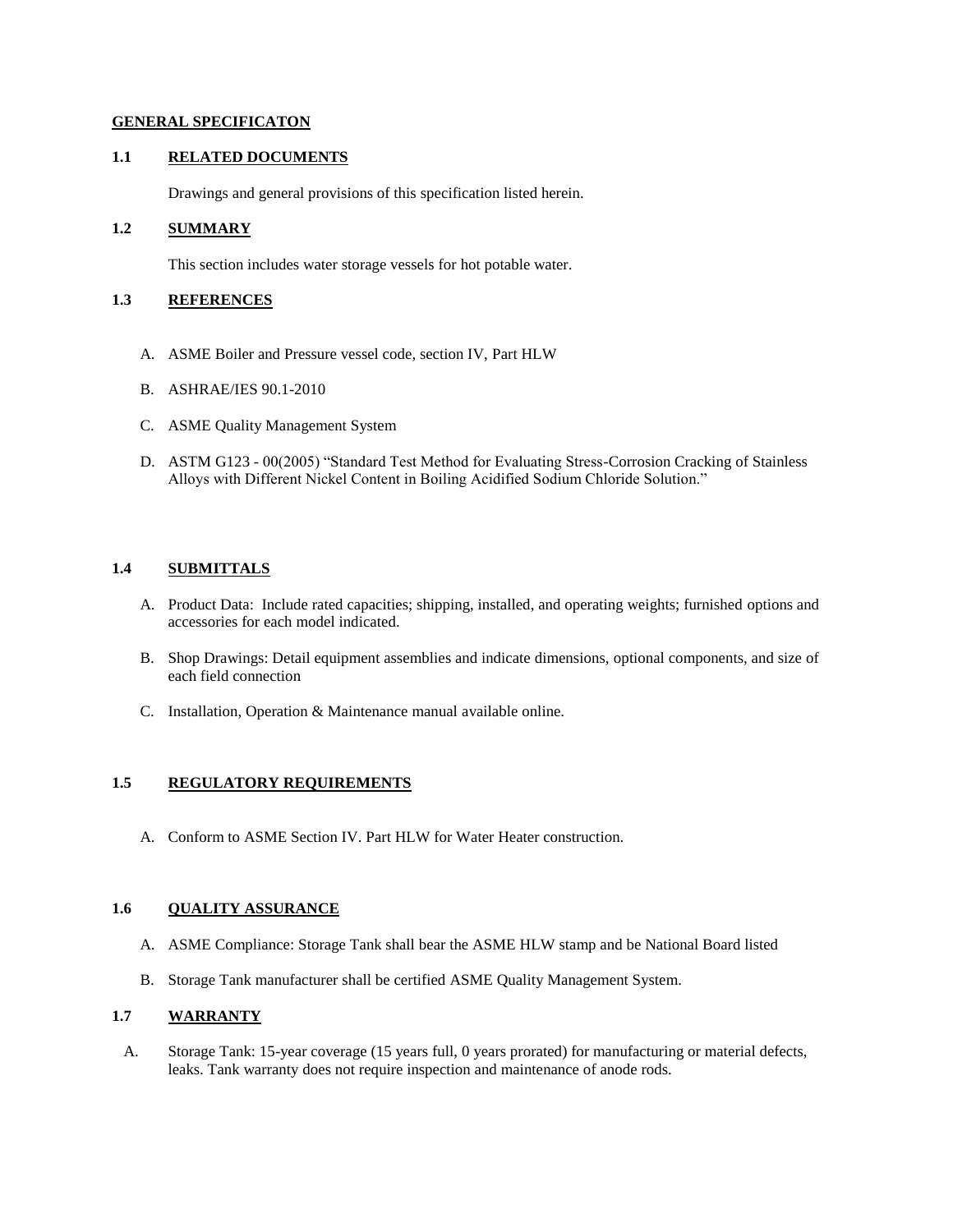B. All other storage tank parts: 1 year

# **PART 2 – PRODUCTS**

## **2.1 MANUFACTURERS**

- A. Available Manufacturers: Manufacturer shall be a company specializing in manufacturing the products specified in this section. The water heaters shall be manufactured by a company that has achieved certification to ASME Quality Management System.
- B. Manufacturers: Niles Steel Tank is the basis of design. Acceptable manufacturers shall be subject to compliance with the requirements.

# **2.2 CONSTRUCTION**

- A. The storage tank shall be ASME HLW stamped and National Board Registered for a maximum allowable working pressure of 150 psi and pressure tested at 1-1/2 times working pressure.
- B. All tank connections/ fittings shall be nonferrous. Tank design will include a manway as required by code above 36" diameter.
- C. The storage tank shall be an unlined pressure vessel constructed from phase-balanced austenitic and ferritic duplex steel with a chemical structure containing a minimum of 21% chromium to prevent corrosion and mill certified per ASTM A 923Methods A to ensure that the product is free of detrimental chemical precipitation that affects corrosion resistance. The material selected shall be tested and certified to pass stress chloride cracking test protocols as defined in ISO 3651-2and ASTM G123 - 00(2005) "Standard Test Method for Evaluating Stress-Corrosion Cracking of Stainless Alloys with Different Nickel Content in Boiling Acidified Sodium Chloride Solution."
- D. Waterside surfaces shall be welded internally utilizing joint designs to minimize volume of weld deposit and heat input. All heat affected zones (HAZ) shall be processed after welding to ensure the HAZ corrosion resistance is consistent with the mill condition base metal chemical composition. Weld procedures (amperage, volts, welding speed, filler metals and shielding gases) utilized shall result in a narrow range of austenite-ferrite microstructure content consistent with phase balanced objectives for welds, HAZ and the base metal.
- E. All internal tank surfaces shall undergo full passivation and pickling processing to assure corrosion resistance of pressure vessel surfaces.
- F. Materials shall meet ASME Section II material requirements and be accepted by NSF 61 for municipal potable water systems.
- G. Water contacting tank surfaces will be non-porous and exhibit 0% water absorption.
- H. Lined or plated storage tanks will not be acceptable.
- I. The storage tank will not require anodes of any type and none will be used.